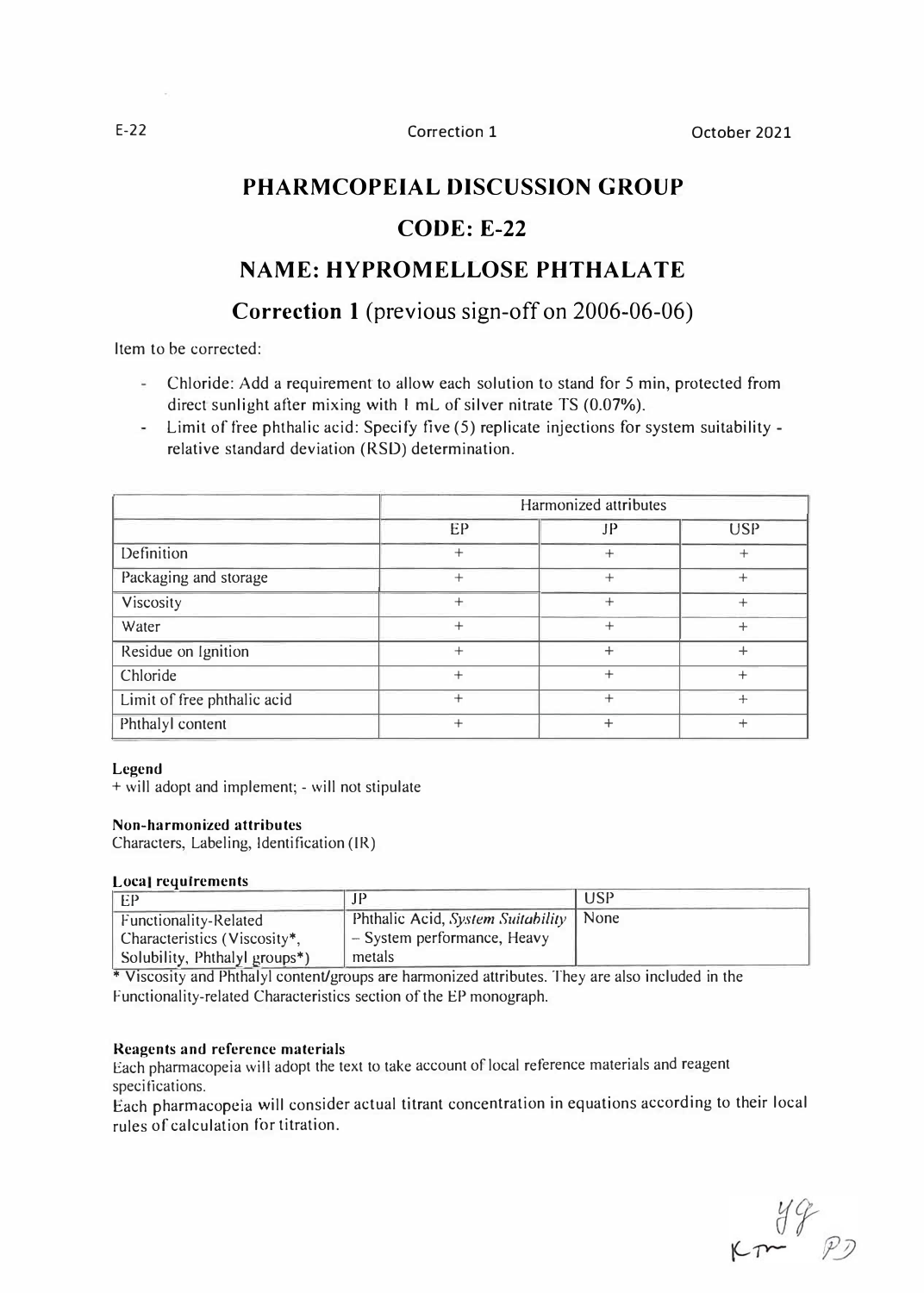Petra Docir

Correction 1 October 2021

#### **European Pharmacopoeia**

Signature

..---- *f. JIYY*

**Japanese Pharmacopoeia** 

Signature

 $y$ *, Goela* Y. Yoshida

**United States Pharmacopoeia** 

Signature

 $227.72$ 

Yukihiro Goda

Name Date Date Date

Name Date

0211112021

 $15 Nov,202)$ 

Name Date

 $K$ Evin MOSAG

 $9 - 202$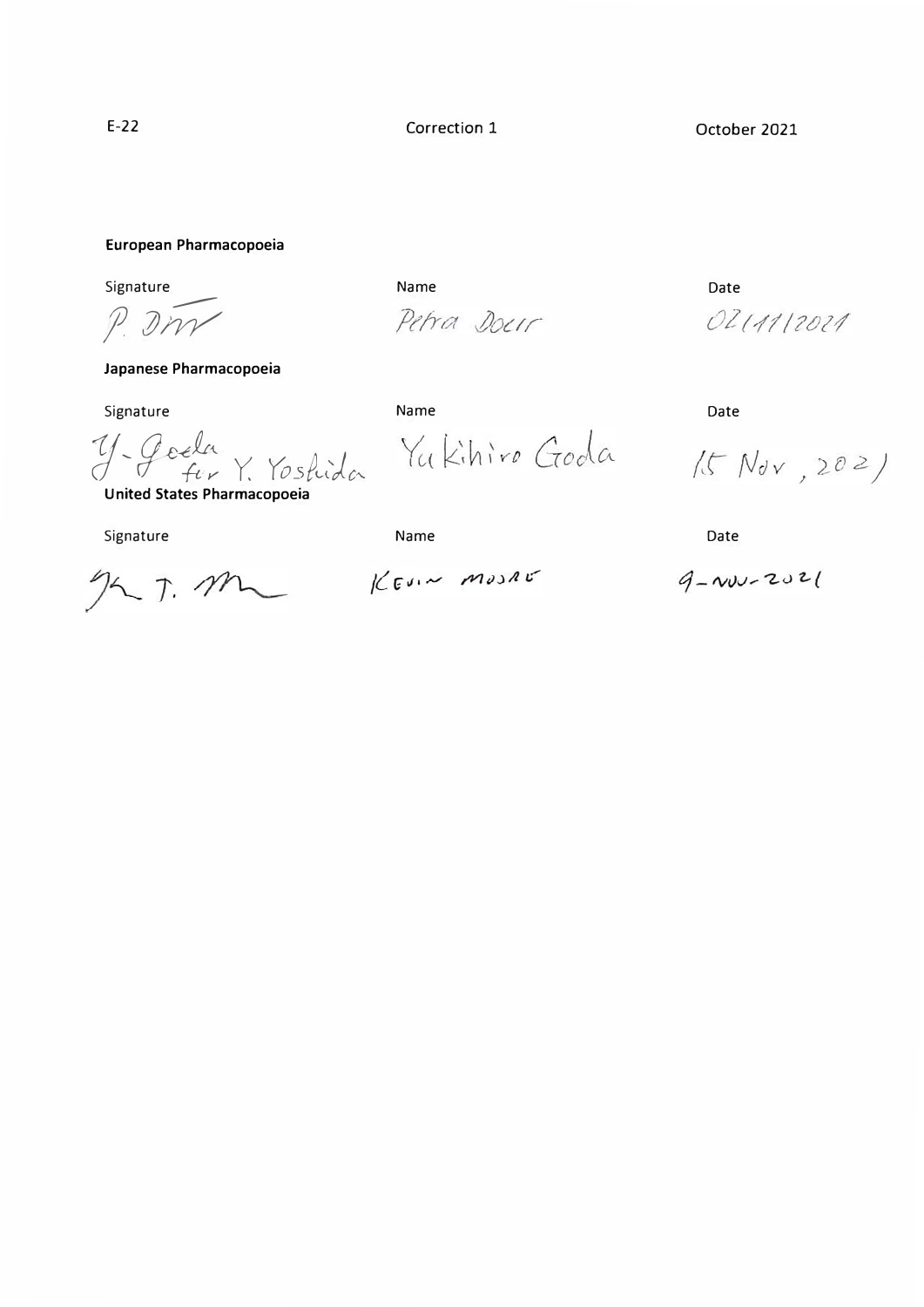## **E22 Hypromellose Phthalate**

**Definition** - Hypromellose Phthalate (Hydroxypropyl Methylcellulose Phthalate) is a monophthalic acid ester of hypromellose (hydroxypropyl methylcellulose). It contains methoxy  $(-OCH_3)$  and hydroxypropoxy  $(-OCH_2CHOHCH_3)$  groups and not less than 21.0 percent and not more than 35.0 percent of phthalyl *(o*carboxybenzoyl,  $C_8H_5O_3$ ) groups, calculated on the anhydrous basis.

Packaging and storage-Preserve in tight containers.

**Viscosity** —Dissolve 10 g, previously dried at 105° for 1 hour, in 90 g of a mixture of equal weights of methanol and methylene chloride by mixing and shaking: the viscosity, determined at 20 ± 0.1 ° (see *Procedure for Cellulose Derivatives* under *Viscosity general chapter in each pharmacopeia (e.g. USP*  <91 I>), is not less than 80% and not more than I 20% of that indicated by the label.

**Water:** not more than 5.0%.

**Residue on ignition:** not more than 0.20%. Ignition temperature 600 ± 50° **Chloride** -Dissolve 1.0 g in 40 mL of 0.2 N sodium hydroxide, add I drop of phenolphthalein TS, and add 2 *N* nitric acid dropwise, with stirring, until the red color is discharged. Add an additional 20 mL of  $2$  N nitric acid with stirring. Heat on a water bath, with stirring, until the gel-like precipitate formed becomes granular. Cool the mixture, and centrifuge. Separate the liquid phase, and wash the residue with three successive 20-mL portions of water, separating the

I

 $\frac{49}{7}$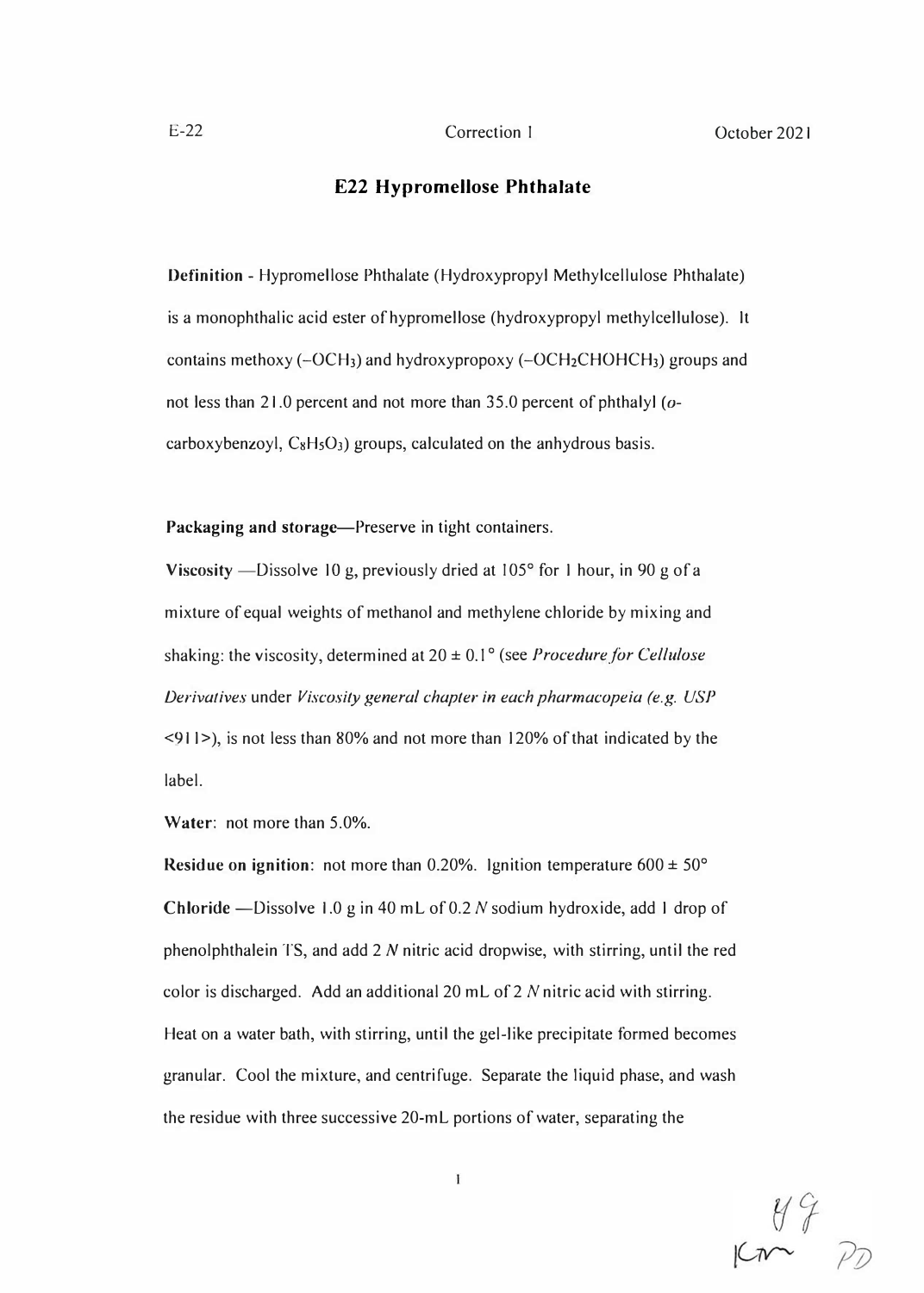#### Correction 1

washings by centrifuging. Dilute the combined liquids with water to 200 mL, mix, and filter. A 50-ml, portion of the filtrate so obtained, after mixing with 1 mL of silver nitrate TS (0.07%) and allowing the solution to stand for 5 min, protected from direct sunlight, shows no more chloride than a control solution made by treating 0.50 ml of 0.01 N hydrochloric acid with 10 mL of 0.2 N sodium hydroxide, adding 7 mL of 2 N nitric acid, diluting with water to 50 mL, and adding 1 mL of silver nitrate TS (0.07%), which also allows the solution to stand for 5 min, protected from direct sunlight.

#### Limit of free phthalic acid-

*Mobile phase*—Prepare a filtered and degassed mixture of 0.1 %

trifluoroacetic acid and acetonitrile (9:1). Make adjustments if necessary.

Standard solution—Transfer about 12.5 mg of phthalic acid, accurately weighed, to a 250-mL volumetric flask, add about 125 ml, of acetonitrile, and mix to dissolve. Add 25 mL of water, dilute with acetonitrile to volume, and mix.

Test solution-Transfer about 200 mg of Hypromellose Phthalate, accurately weighed, to a 100-mL volumetric flask, add about 50 mL of acetonitrile, and sonicate to dissolve partially. Add 10 mL of water, and sonicate to dissolve. Cool to room temperature, dilute with acetonitrile to volume, and mix.

Chromatographic system-The liquid chromatograph is equipped with a 235nm detector and a 4.6-mm x 25-cm column that contains packing L1 with a high carbon load. The flow rate is about 2.0 mL per minute. Chromatograph the Standard solution and record the peak responses as directed under Procedure: the relative standard deviation for five (5) replicate injections is not more than 1.0%.

 $\overline{2}$ 

 $cm^{44}$